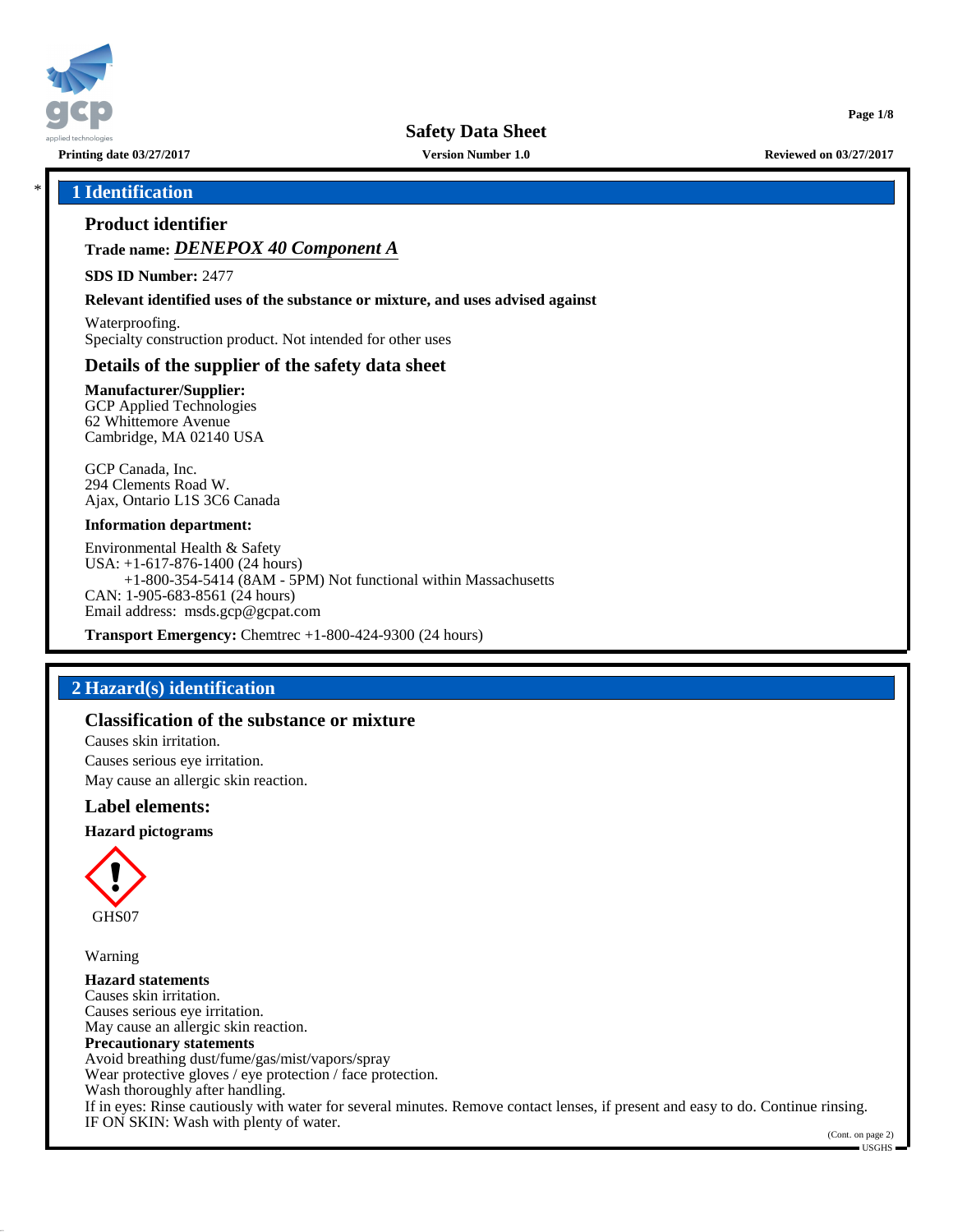**Trade name:** *DENEPOX 40 Component A*

If skin irritation or rash occurs: Get medical advice/attention. If eye irritation persists: Get medical advice/attention. Wash contaminated clothing before reuse. **NFPA ratings (scale 0 - 4)**

2 1  $\overline{\mathbf{0}}$  $Health = 2$  $Fire = 1$ Reactivity  $= 0$ 

#### **HMIS-ratings (scale 0 - 4)**

**REACTIVITY** 0 \*2  $\boxed{1}$  $Health = *2$  $Flammability = 1$ Reactivity  $= 0$ 

#### **Other hazards**

 HEALTH FIRE

**Results of PBT and vPvB assessment**

**PBT:** Not applicable. **vPvB:** Not applicable.

## \* **3 Composition/information on ingredients**

#### **Chemical characterization: Mixture**

**Description:** Mixture of the hazardous substance(s) listed below with additional nonhazardous ingredients.

#### **Hazardous components:**

16096-31-4 | 1,6-bis(2,3-epoxypropoxy)hexane 30-50% 30-50% 30-50%

25068-38-6 Reaction product: bisphenol A-(epichlorhydrin); epoxy resin (number average molecular weight ≤ 700) 25-30% 55492-52-9 Epoxy resin 20-25%

**Additional information:** Non-hazardous ingredients may be listed in Section 15; Right-To-Know disclosure.

#### **4 First-aid measures**

## **Description of first aid measures**

**General information:**

Get medical advice/attention if you feel unwell.

#### **After inhalation:**

Supply fresh air. If required, provide artificial respiration. Keep patient warm. Consult doctor if symptoms persist.

#### **After skin contact:**

Immediately wash contaminated skin with soap or mild detergent and water. If this chemical soaks clothing, immediately remove clothing and wash skin.

**After eye contact:** Rinse cautiously with water for several minutes.

**After swallowing:**

Rinse mouth.

Do NOT induce vomiting.

#### **Information for doctor:**

**Most important symptoms and effects, both acute and delayed** Irritating to eyes.

**Indication of any immediate medical attention and special treatment needed** No further relevant information available.

(Cont. from page 1)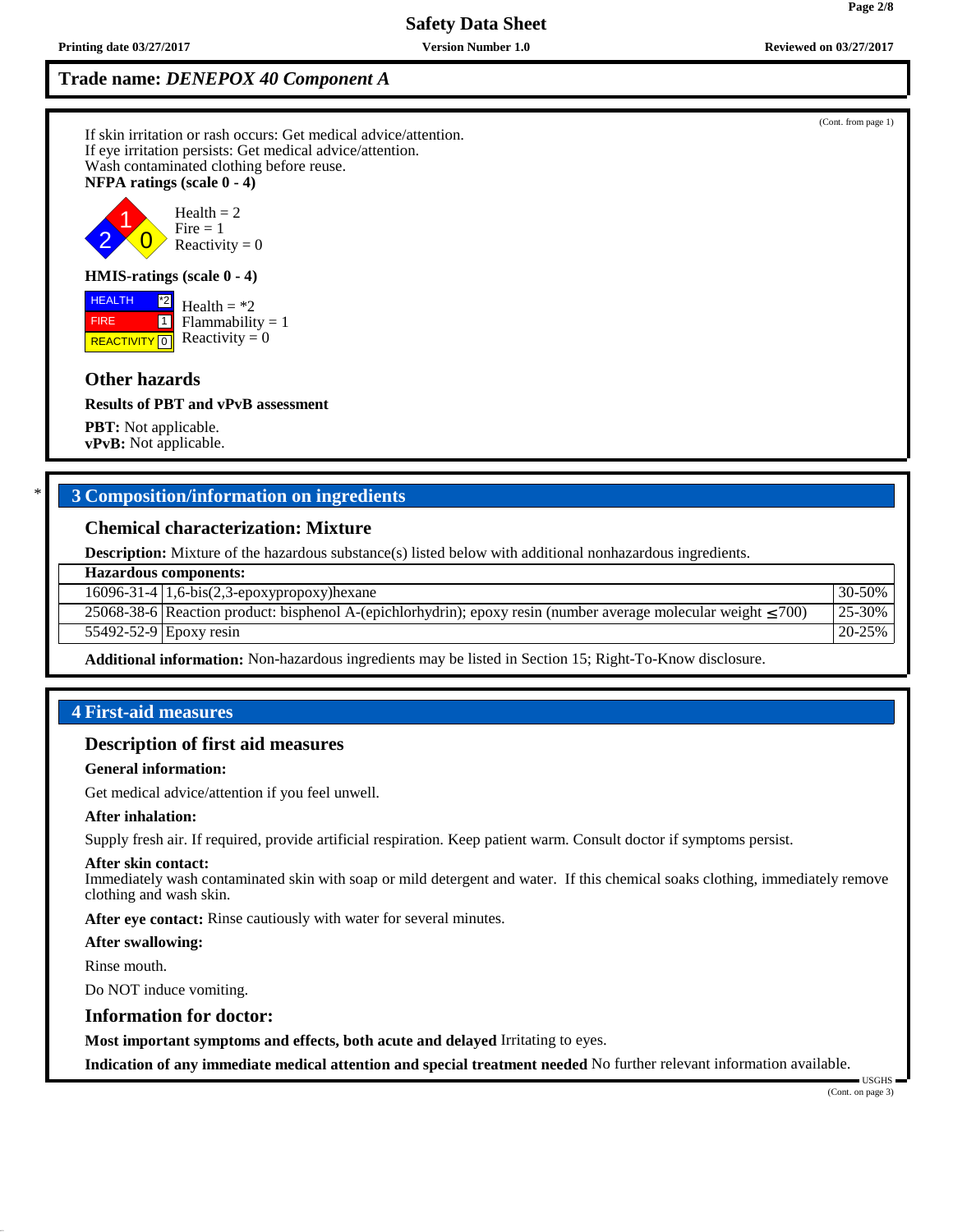**Page 3/8**

## **Trade name:** *DENEPOX 40 Component A*

(Cont. from page 2)

## **5 Fire-fighting measures**

## **Special hazards arising from the substance or mixture**

Formation of toxic gases is possible during heating or in case of fire.

**Additional information** Collect contaminated fire fighting water separately. It must not enter the sewage system.

## **6 Accidental release measures**

## **Personal precautions, protective equipment and emergency procedures**

Wear protective equipment. Keep unprotected persons away.

#### **Methods and material for containment and cleaning up:**

Contain and/or absorb spill with inert material (i.e. sand, vermiculite) then place in a suitable container.

Sweep up spilled product into receptacles.

Dispose contaminated material as waste according to section 13 of the SDS.

#### **Reference to other sections**

See Section 7 for information on safe handling.

See Section 8 for information on personal protection equipment.

See Section 13 for disposal information.

#### **7 Handling and storage**

#### **Handling:**

**Precautions for safe handling**

Prevent formation of aerosols.

Avoid contact with skin.

Avoid contact with eyes.

**Information about protection against explosions and fires:** No special measures required.

#### **Conditions for safe storage, including any incompatibilities**

**Storage:**

**Information about storage in one common storage facility:** No special measures required.

**Further information about storage conditions:** Keep receptacle tightly sealed.

**Specific end use(s)** No further relevant information available.

## \* **8 Exposure controls/personal protection**

**Additional information about design of technical systems:** No further data; see item 7.

#### **Control parameters**

**Components with limit values that require monitoring at the workplace:** The product does not contain any relevant quantities of materials with critical values that have to be monitored at the workplace.

**Additional information:** The lists that were valid during the creation were used as basis.

#### **Exposure controls**

**Personal protective equipment:**

**General protective and hygienic measures:** The usual precautionary measures for handling chemicals should be followed. (Cont. on page 4)

USGHS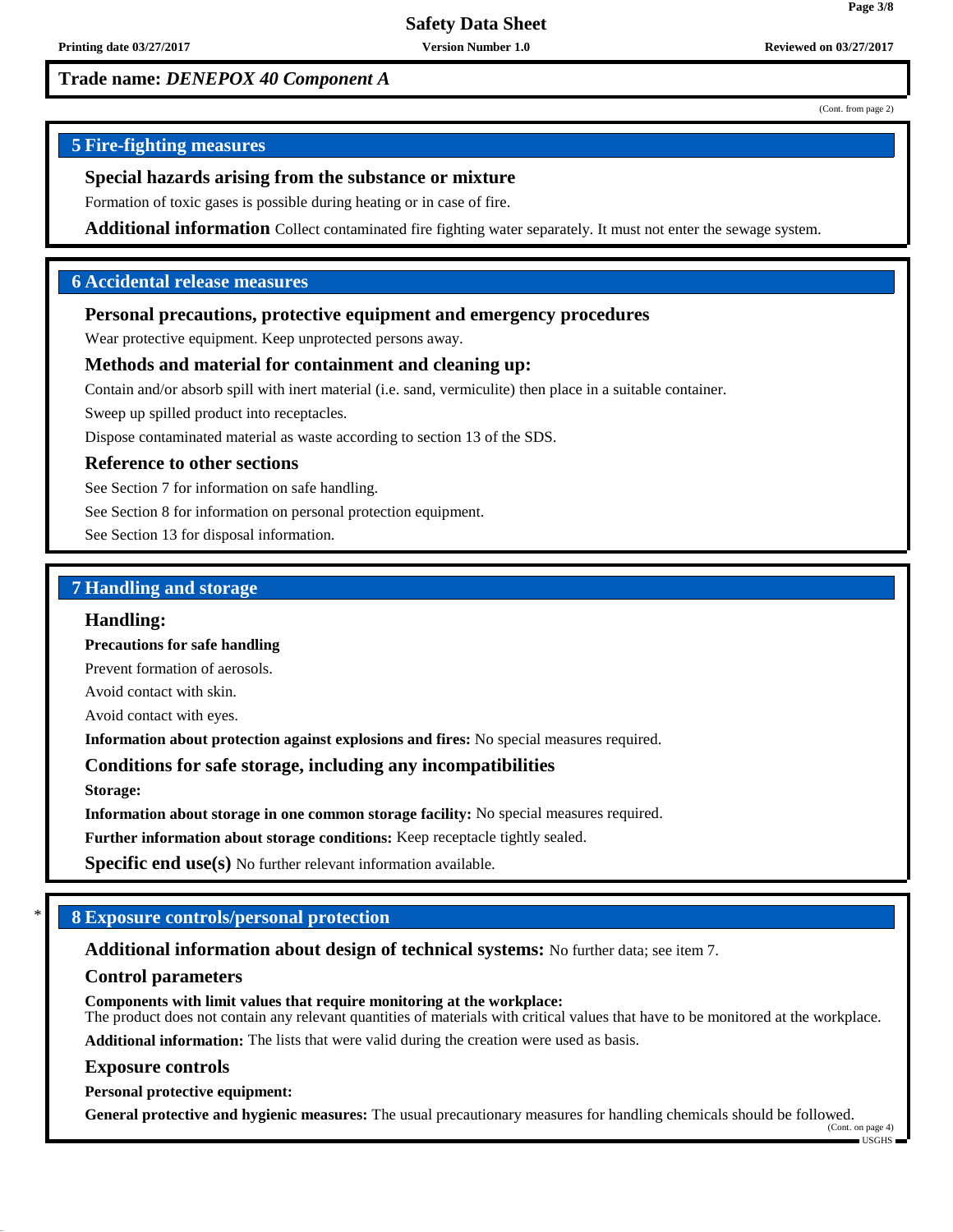**Page 4/8**

(Cont. from page 3)

## **Trade name:** *DENEPOX 40 Component A*

#### **Breathing equipment:**

Control exposure to ingredients with workplace control parameters if mentioned above. If no ingredients are listed, respiratory protection is generally not required.

If exposure limits are listed and may be exceeded, use approved respiratory protective equipment and filter type appropriate for the listed ingredients. (NIOSH, CEN, etc.).

**Protection of hands:** Gloves should be worn to prevent skin contact and should be impermeable and resistant to the product.

**Material of gloves** Gloves should be worn to prevent skin contact and should be impermeable and resistant to the product.

**Eye protection:**



Safety glasses with side shield protection.

Safety glasses with side shields should be worn to prevent contact due to splashing. Under high vapor mist concentrations, tightly sealed goggles should be worn.



A face shield should also be worn if there is potential exposure to splash or spray.

#### **Body protection:**

Use personal protective equipment as required.

Take off contaminated clothing.

| Information on basic physical and chemical properties                                                                                              |                                                                                                                    |  |
|----------------------------------------------------------------------------------------------------------------------------------------------------|--------------------------------------------------------------------------------------------------------------------|--|
| <b>General Information</b><br>Appearance:<br>Form:<br>Color:<br>Odor:<br>Odor threshold:                                                           | Liquid<br>Yellowish<br>Characteristic<br>Not determined.                                                           |  |
| $pH-value (\sim):$                                                                                                                                 | Not determined.                                                                                                    |  |
| <b>Change in condition</b><br><b>Melting point/Melting range:</b><br><b>Boiling point/Boiling range:</b><br><b>Flash point:</b>                    | Undetermined.<br>$>$ 200 °C ( $>$ 392 °F)<br>> 100 °C (> 212 °F)                                                   |  |
| <b>Flammability (solid, gaseous):</b>                                                                                                              | Not applicable.                                                                                                    |  |
| <b>Decomposition temperature:</b><br>Auto igniting:<br>Danger of explosion:                                                                        | Not determined.<br>Product is not self-igniting.<br>Product does not present an explosion hazard.                  |  |
| <b>Explosion limits:</b><br>Lower:<br><b>Upper:</b><br><b>VOC Content (max):</b>                                                                   | Not determined.<br>Not determined.<br>0.00%                                                                        |  |
| Vapor pressure:<br>Density: (~) at 20 $^{\circ}$ C (68 $^{\circ}$ F)<br><b>Relative density</b><br><b>Vapor density</b><br><b>Evaporation rate</b> | Not determined.<br>$1.1$ g/cm <sup>3</sup> (9.18 lbs/gal)<br>Not determined.<br>Not determined.<br>Not determined. |  |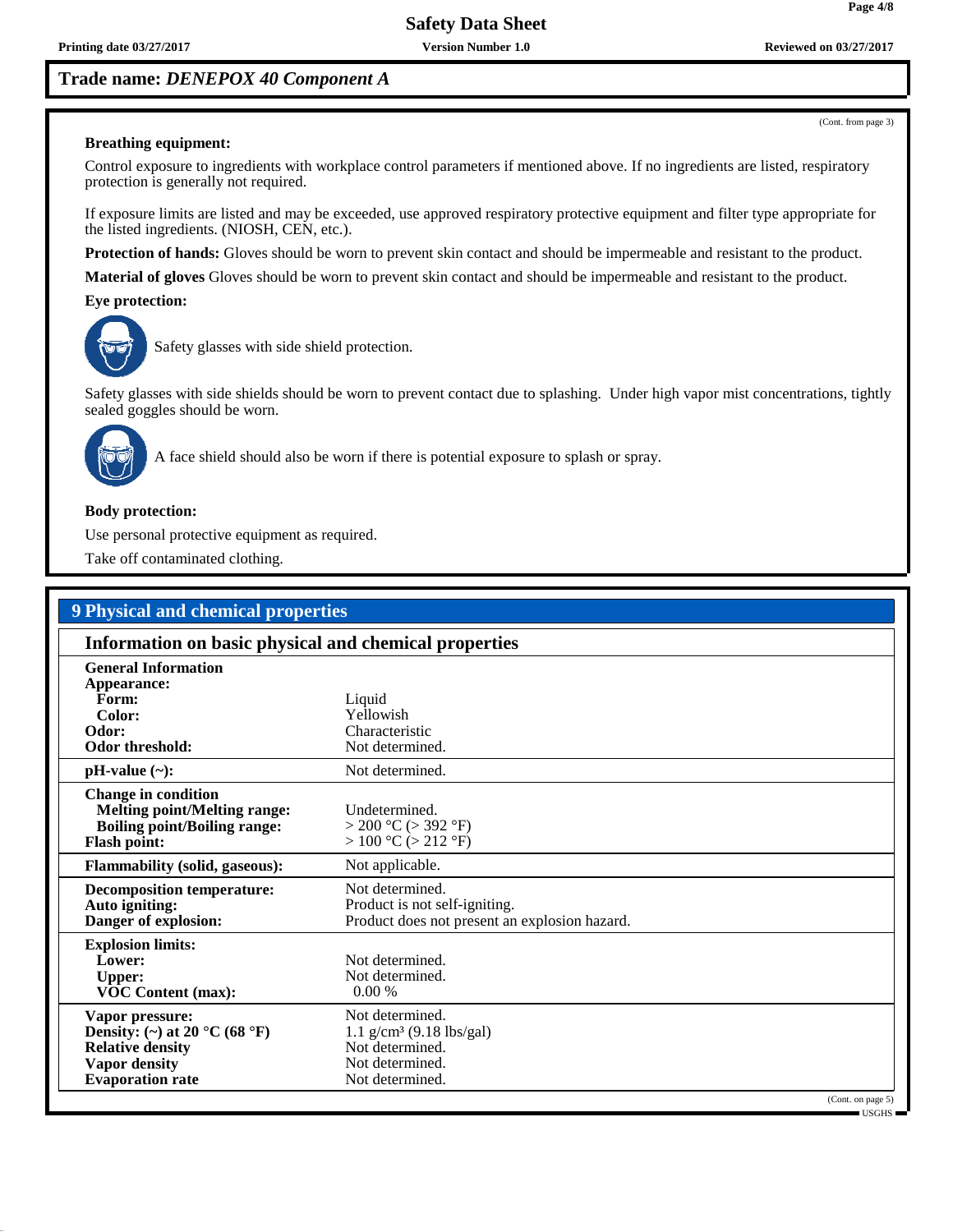## **Trade name:** *DENEPOX 40 Component A*

|                                                                                                                       | (Cont. from page 4)                                             |  |  |
|-----------------------------------------------------------------------------------------------------------------------|-----------------------------------------------------------------|--|--|
| Solubility in / Miscibility with<br>Water:                                                                            | Not miscible or difficult to mix.                               |  |  |
|                                                                                                                       | <b>Partition coefficient (n-octanol/water):</b> Not determined. |  |  |
| <b>Viscosity:</b><br>Dynamic at 20 $\mathrm{^{\circ}C}$ (68 $\mathrm{^{\circ}F}$ ):<br>Kinematic:<br>Molecular weight | 90 mPas<br>Not determined.<br>Not applicable.                   |  |  |
| <b>Other information</b>                                                                                              | No further relevant information available.                      |  |  |

## **10 Stability and reactivity**

**Reactivity** Stable under normal conditions.

**Chemical stability**

**Thermal decomposition:** No decomposition if used according to specifications.

**Possibility of hazardous reactions** No further relevant information available.

**Conditions to avoid** No further relevant information available.

**Incompatible materials:** No further relevant information available.

**Hazardous decomposition products:** Carbon monoxide and carbon dioxide

Additional information: See section 7 for information on handling, storage and conditions to be avoided.

## \* **11 Toxicological information**

#### **Information on toxicological effects**

**Acute toxicity:**

**LD/LC50 values relevant for classification:**

**25068-38-6 Reaction product: bisphenol A-(epichlorhydrin); epoxy resin (number average molecular weight** ≤ **700)**

LC50, 96h 220 mg/l (algae) 3.6 mg/l (bacterial)

2.4 mg/l (fish)

LC50,  $48h$  2.8 mg/l (daphnia magna)

#### **Primary irritant effect:**

**on the skin:** Causes skin irritation.

**on the eye:** Causes serious eye irritation.

**inhalation:** No irritating effect expected

**Sensitization:** May cause an allergic skin reaction.

**Additional toxicological information:**

**Carcinogenic categories**

**IARC (International Agency for Research on Cancer) Human Carcinogenicity:**

**Group 1- Positive, Group 2A- Probable, Group 2B- Possible, Group 3- Not Classifiable**

None of the ingredients is listed.

## **NTP (National Toxicology Program)**

**K–Known to be carcinogenic, R–May reasonably be anticipated to be carcinogenic**

None of the ingredients is listed.

(Cont. on page 6) USGHS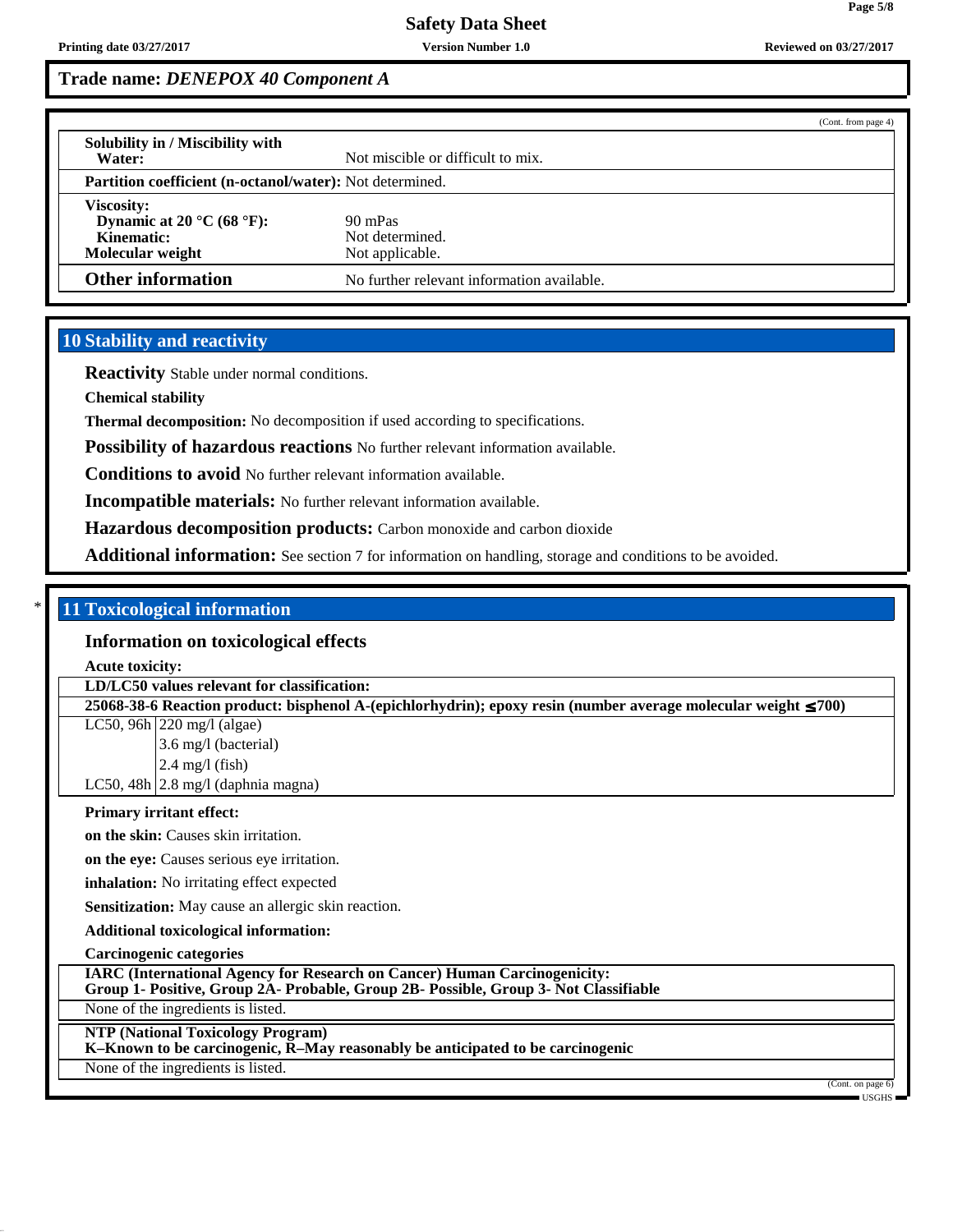**OSHA-Ca (Occupational Safety & Health Administration)**

None of the ingredients is listed.

## **12 Ecological information**

## **Toxicity**

**Aquatic toxicity:**

**16096-31-4 1,6-bis(2,3-epoxypropoxy)hexane**

EC50, 96h 30 mg/l (fish) (OECD 203)

**Persistence and degradability** No further relevant information available.

#### **Behavior in environmental systems:**

**Bioaccumulative potential** No further relevant information available.

**Mobility in soil** No further relevant information available.

## **Additional ecological information:**

#### **General notes:**

Toxic for aquatic organisms

Also poisonous for fish and plankton in water bodies.

## **Results of PBT and vPvB assessment**

**PBT:** Not applicable. **vPvB:** Not applicable.

**Other adverse effects** No further relevant information available.

## **13 Disposal considerations**

#### **Disposal methods:**

Consult all regulations (federal, state, provincial, local) or a qualified waste disposal firm when characterizing product for disposal. Dispose of waste in accordance with all applicable regulations.

## **Recommendation:**



Must not be disposed of together with household garbage. Do not allow product to reach sewage system.

## **Uncleaned packagings:**

**Recommendation:** Dispose of contents/container in accordance with local/regional/national/international regulations.

| $*$  <br><b>14 Transport information</b>             |                                                                                                                                         |
|------------------------------------------------------|-----------------------------------------------------------------------------------------------------------------------------------------|
| <b>UN-Number</b><br><b>DOT</b><br><b>IMDG, IATA</b>  | Not applicable.<br>UN3082                                                                                                               |
| UN proper shipping name<br><b>DOT</b><br><b>IMDG</b> | Not applicable.<br>ENVIRONMENTALLY HAZARDOUS SUBSTANCE, LIQUID, N.O.S. (EPOXY RESIN<br>(Number average MW $\leq$ 700), MARINE POLLUTANT |
|                                                      | (Cont. on page 7)<br>$USGHz$ $-$                                                                                                        |

**Page 6/8**

(Cont. from page 5)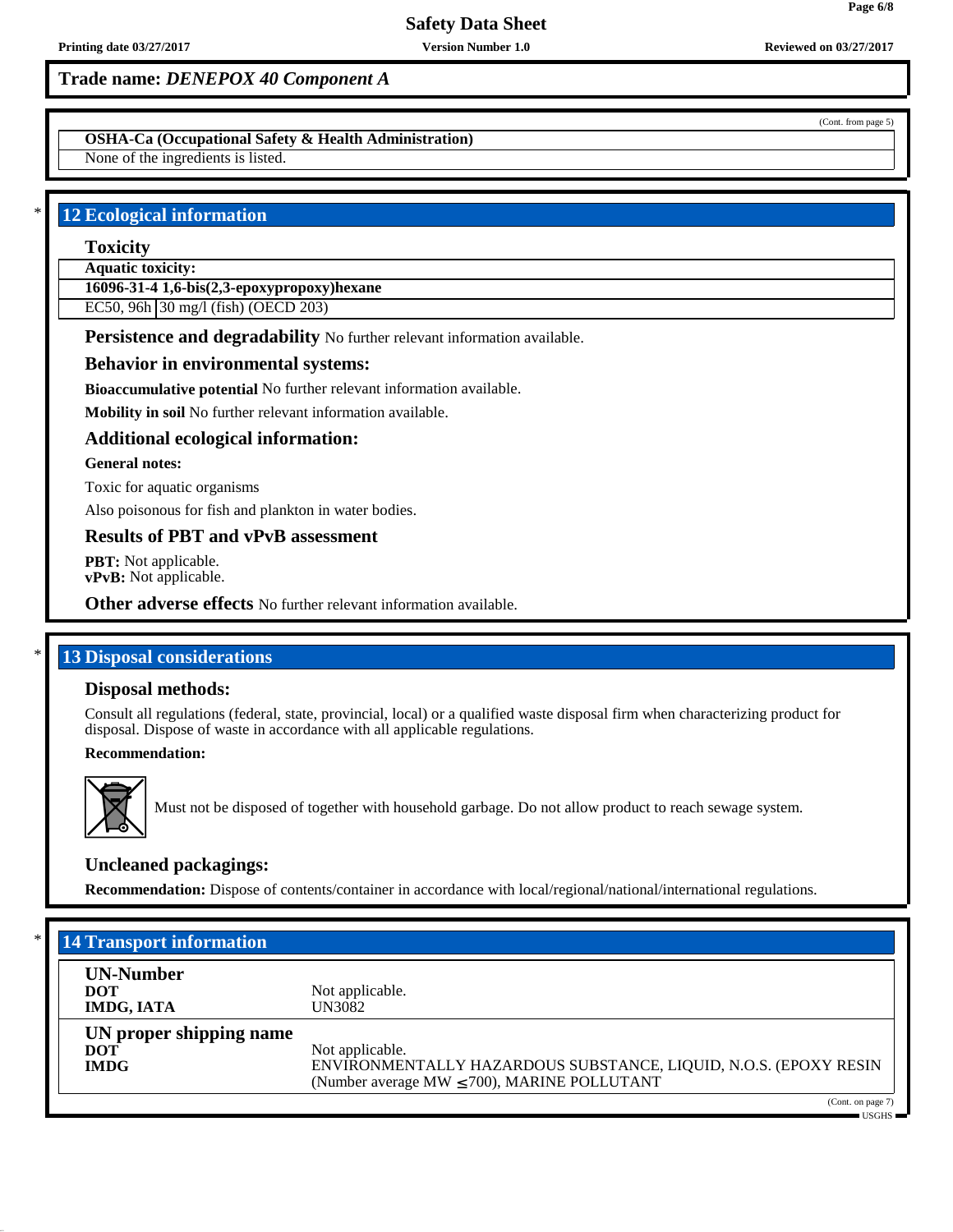# **Trade name:** *DENEPOX 40 Component A*

|                                                                 | (Cont. from page 6)                                                                                                 |
|-----------------------------------------------------------------|---------------------------------------------------------------------------------------------------------------------|
| <b>IATA</b>                                                     | ENVIRONMENTALLY HAZARDOUS SUBSTANCE, LIQUID, N.O.S. (EPOXY RESIN<br>(Number average MW $\leq$ 700)                  |
| <b>Transport hazard class(es)</b>                               |                                                                                                                     |
| <b>DOT</b>                                                      |                                                                                                                     |
| <b>Class</b>                                                    | Not applicable.                                                                                                     |
| <b>IMDG, IATA</b>                                               |                                                                                                                     |
|                                                                 |                                                                                                                     |
| <b>Class</b><br>Label                                           | 9 Miscellaneous dangerous substances and articles<br>9                                                              |
| <b>Packing group</b>                                            |                                                                                                                     |
| <b>DOT</b>                                                      | Not applicable.                                                                                                     |
| <b>IMDG, IATA</b>                                               | Ш                                                                                                                   |
| <b>Environmental hazards:</b>                                   | Product contains environmentally hazardous substances: Epoxy Resin (Number average MW<br>$\leq 700$                 |
| <b>Marine pollutant:</b>                                        | Yes                                                                                                                 |
|                                                                 | Symbol (fish and tree)                                                                                              |
| <b>Special marking (ADR):</b><br><b>Special marking (IATA):</b> | Symbol (fish and tree)<br>Symbol (fish and tree)                                                                    |
|                                                                 | <b>Special precautions for user</b> Warning: Miscellaneous dangerous substances and articles                        |
| Danger code (Kemler):                                           | 90                                                                                                                  |
| <b>EMS</b> Number:                                              | $F-A, S-F$                                                                                                          |
| <b>Transport/Additional information:</b>                        |                                                                                                                     |
| <b>DOT</b>                                                      |                                                                                                                     |
| <b>Remarks:</b>                                                 | Not Regulated.                                                                                                      |
| <b>IMDG</b><br>Limited quantities (LQ)                          | 5L                                                                                                                  |
| <b>Excepted quantities (EQ)</b>                                 | Code: E1                                                                                                            |
|                                                                 | Maximum net quantity per inner packaging: 30 ml                                                                     |
|                                                                 | Maximum net quantity per outer packaging: 1000 ml                                                                   |
| <b>UN</b> "Model Regulation":                                   | UN3082, Environmentally hazardous substances, liquid, n.o.s. (EPOXY RESIN (Number<br>average MW $\leq$ 700), 9, III |

## **15 Regulatory information**

**SARA (Superfund Amendments and Reauthorization Act) Section 302/304 (extremely hazardous substances):**

None of the ingredients is listed.

**Section 313 Reportable Ingredients (Chemicals present below reporting threshold are exempt):**

None of the ingredients is listed.

**SARA Section 312/Tier I & II Hazard Categories:**

Health Hazard - Skin Corrosion or Irritation

Health Hazard - Respiratory or Skin Sensitization

Health Hazard - Serious eye damage or eye irritation

## **North America Chemical Inventory Status**

**TSCA (Toxic Substances Control Act - United States):**

All ingredients are listed or exempt from listing unless otherwise noted below.

(Cont. on page 8)

USGHS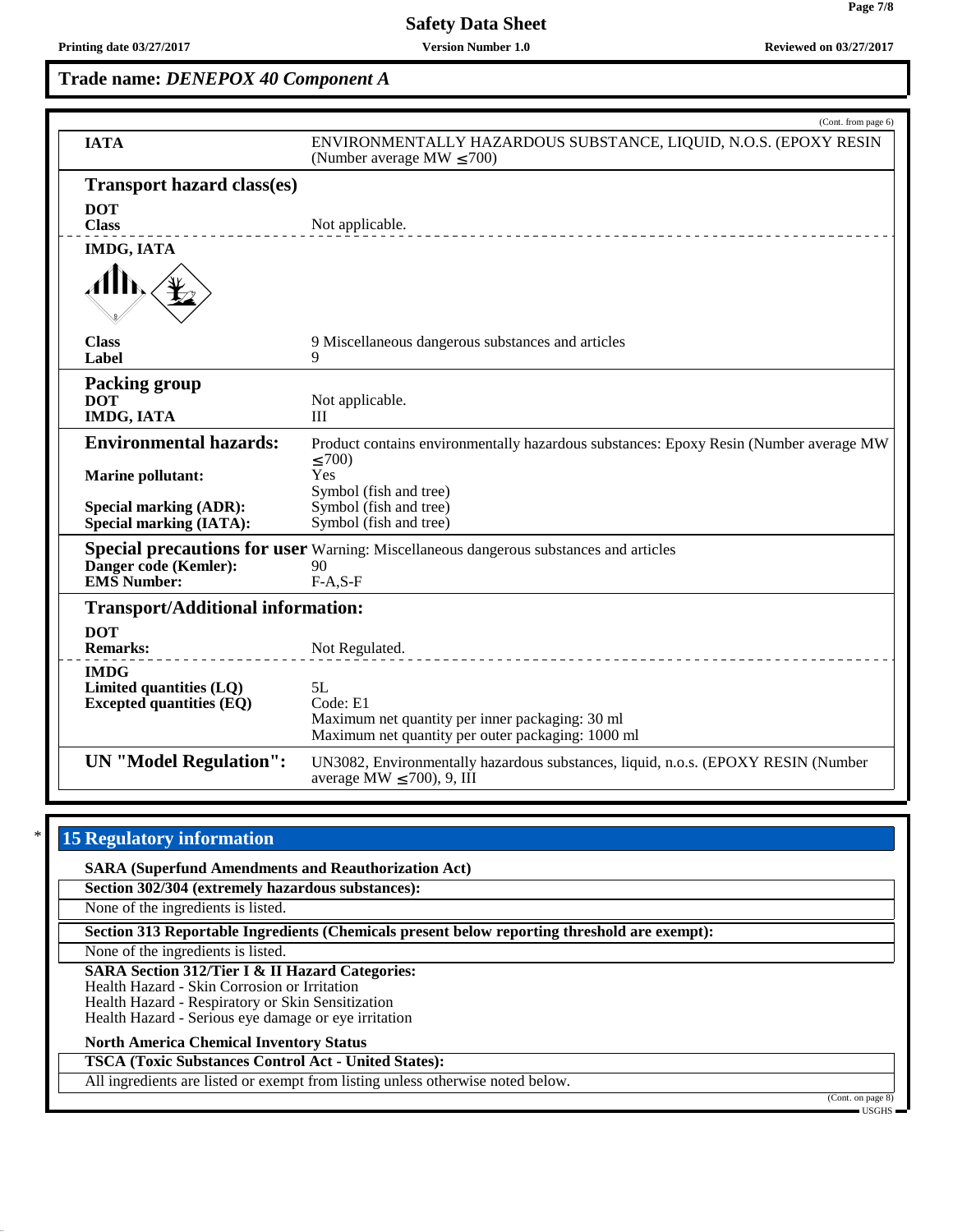USGHS

## **Trade name:** *DENEPOX 40 Component A*

|                                                                                                                                                                       | (Cont. from page 7) |
|-----------------------------------------------------------------------------------------------------------------------------------------------------------------------|---------------------|
| <b>CEPA</b> (Canadian DSL):                                                                                                                                           |                     |
| All ingredients are listed or exempt from listing unless otherwise noted below.                                                                                       |                     |
| <b>California Proposition 65</b>                                                                                                                                      |                     |
| <b>Chemicals known to cause cancer:</b>                                                                                                                               |                     |
| None of the ingredients is listed.                                                                                                                                    |                     |
| Chemicals known to cause reproductive toxicity for females:                                                                                                           |                     |
| None of the ingredients is listed.                                                                                                                                    |                     |
| Chemicals known to cause reproductive toxicity for males:                                                                                                             |                     |
| None of the ingredients is listed.                                                                                                                                    |                     |
| Chemicals known to cause developmental toxicity:                                                                                                                      |                     |
| None of the ingredients is listed.                                                                                                                                    |                     |
| <b>Carcinogenicity Categories</b>                                                                                                                                     |                     |
| <b>EPA (Environmental Protection Agency)</b>                                                                                                                          |                     |
| None of the ingredients is listed.                                                                                                                                    |                     |
| TLV-ACGIH (THE American Conference of Governmental Industrial Hygienists)<br>Human Carcinogen - A1 Confirmed, A2 Suspected, A3 Unknown Relevance, A4 Not Classifiable |                     |
| None of the ingredients is listed.                                                                                                                                    |                     |
| NIOSH-Cancer (National Institute for Occupational Safety and Health)                                                                                                  |                     |
| None of the ingredients is listed.                                                                                                                                    |                     |
| Volatile Organic Compounds (VOC) reported per the Emission Standards.<br>If no g/L value is provided this product is not subject to above standard.                   |                     |
|                                                                                                                                                                       |                     |

#### **16 Other information**

The data included herein are presented in accordance with various environment, health and safety regulations. It is the responsibility of a recipient of the data to remain currently informed on chemical hazard information, to design and update its own program and to comply with all national, federal, state and local laws and regulations applicable to safety, occupational health, right-to-know and environmental protection.

#### **Department issuing SDS:**

GCP Applied Technologies 62 Whittemore Avenue Cambridge, MA 02140 USA USA: +1-617-876-1400 (24 hours) +1-800-354-5414

**Date of preparation / last revision** 03/27/2017 / -

**The first date of preparation** 05/18/2015

**Number of revision times and the latest revision date** 1.0 / 03/27/2017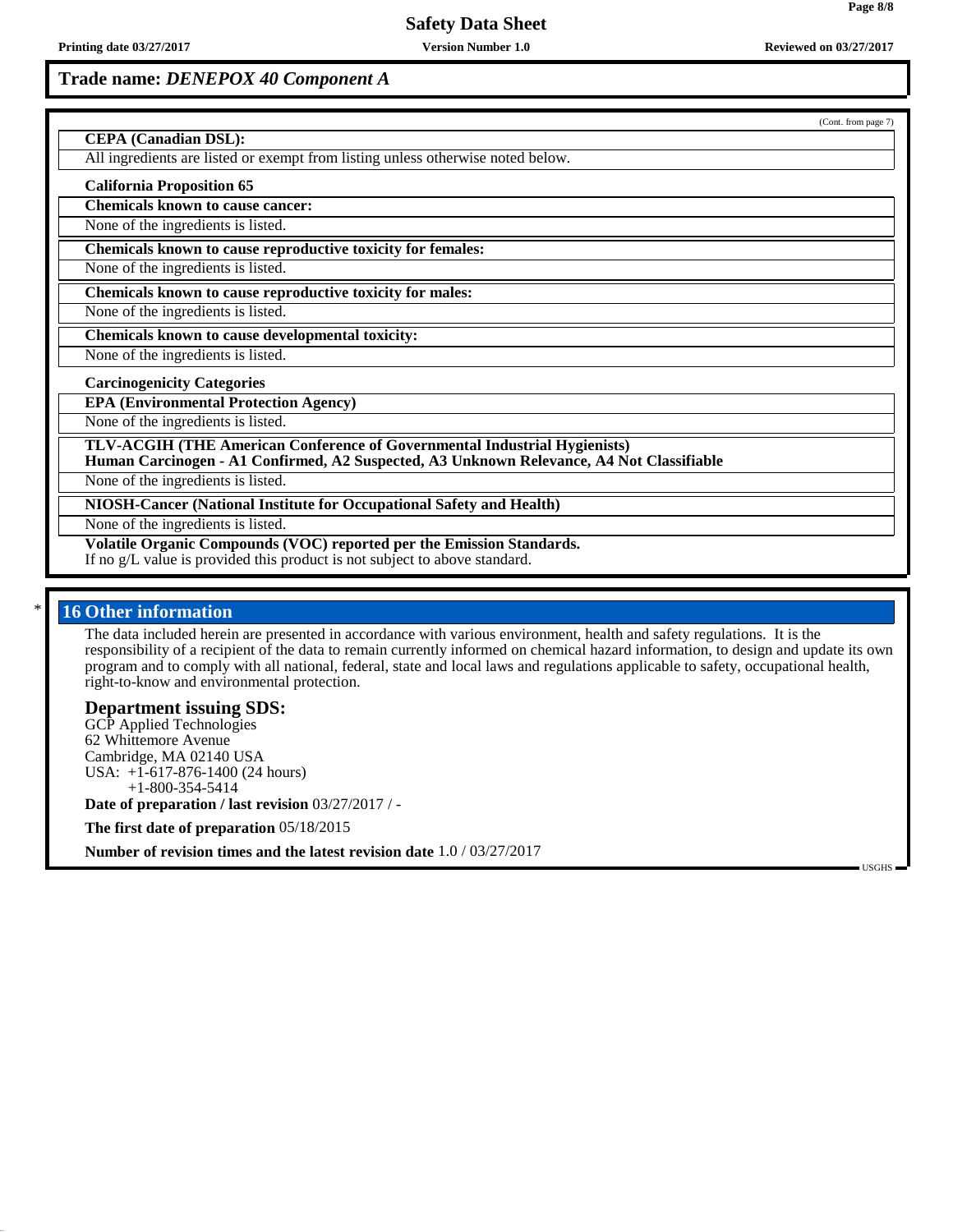

**Printing date 03/27/2017 Version Number 1.0 Reviewed on 03/27/2017**

**Page 1/9**

#### \* **1 Identification**

#### **Product identifier**

**Trade name:** *DENEPOX 40 Component B*

**SDS ID Number:** 2478

**Relevant identified uses of the substance or mixture, and uses advised against**

Waterproofing. Specialty construction product. Not intended for other uses

## **Details of the supplier of the safety data sheet**

**Manufacturer/Supplier:** GCP Applied Technologies 62 Whittemore Avenue Cambridge, MA 02140 USA

GCP Canada, Inc. 294 Clements Road W. Ajax, Ontario L1S 3C6 Canada

#### **Information department:**

Environmental Health & Safety USA: +1-617-876-1400 (24 hours) +1-800-354-5414 (8AM - 5PM) Not functional within Massachusetts CAN: 1-905-683-8561 (24 hours) Email address: msds.gcp@gcpat.com

**Transport Emergency:** Chemtrec +1-800-424-9300 (24 hours)

## **2 Hazard(s) identification**

#### **Classification of the substance or mixture**

Harmful if swallowed. Harmful in contact with skin. Causes severe skin burns and eye damage. Causes serious eye damage. May cause an allergic skin reaction. Suspected of damaging fertility or the unborn child.

#### **Label elements:**

#### **Hazard pictograms**



Danger

**Hazard statements** Harmful if swallowed. Harmful in contact with skin. Causes severe skin burns and eye damage. May cause an allergic skin reaction. Suspected of damaging fertility or the unborn child.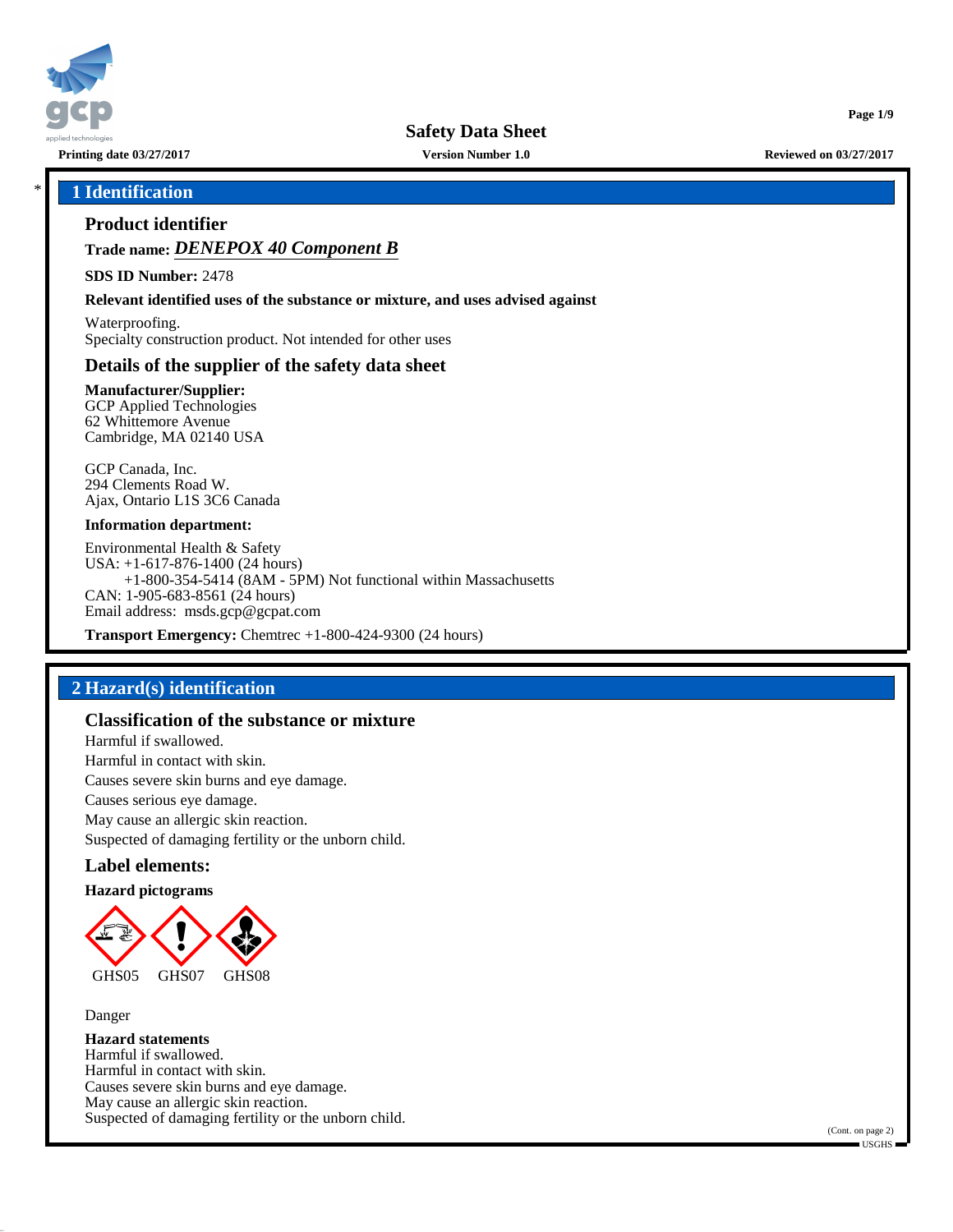**Printing date 03/27/2017 Version Number 1.0 Reviewed on 03/27/2017 Reviewed on 03/27/2017** 

## **Trade name:** *DENEPOX 40 Component B*

(Cont. from page 1) **Precautionary statements** Avoid breathing dust/fume/gas/mist/vapors/spray Wear protective gloves/protective clothing/eye protection/face protection. If on skin (or hair): Take off immediately all contaminated clothing. Rinse skin with water/shower. If in eyes: Rinse cautiously with water for several minutes. Remove contact lenses, if present and easy to do. Continue rinsing. If skin irritation or rash occurs: Get medical advice/attention. IF SWALLOWED: Call a POISON CENTER/doctor if you feel unwell. If swallowed: Rinse mouth. Do NOT induce vomiting. IF INHALED: Remove person to fresh air and keep comfortable for breathing. **Hazard description:** Corrosive **NFPA ratings (scale 0 - 4)** 3 1  $\overline{\mathbf{0}}$  $Health = 3$  $Fire = 1$ Reactivity  $= 0$ **HMIS-ratings (scale 0 - 4) HEALTH**  FIRE **REACTIVITY** 0 \*3  $\boxed{1}$ Health  $= *3$  $Flammability = 1$ Reactivity  $= 0$ **Other hazards Results of PBT and vPvB assessment PBT:** Not applicable. **vPvB:** Not applicable.

## \* **3 Composition/information on ingredients**

## **Chemical characterization: Mixture**

**Description:** Mixture of the hazardous substance(s) listed below with additional nonhazardous ingredients.

| <b>Hazardous components:</b> |                                                 |                |
|------------------------------|-------------------------------------------------|----------------|
|                              | $2855-13-2$ Isophorondiamine                    | 50-100%        |
|                              | $100-51-6$ Benzyl alcohol                       | $5.0 - 10.0\%$ |
|                              | $90-72-2$ 2,4,6-tris(dimethylaminomethyl)phenol | $5.0 - 10.0\%$ |
|                              | $80-05-7$ bisphenol A                           | $5.0 - 10.0\%$ |
|                              |                                                 |                |

**Additional information:** Non-hazardous ingredients may be listed in Section 15; Right-To-Know disclosure.

## \* **4 First-aid measures**

#### **Description of first aid measures**

**General information:** Get medical advice/attention if you feel unwell.

#### **After inhalation:**

Supply fresh air. If required, provide artificial respiration. Keep patient warm. Consult doctor if symptoms persist.

#### **After skin contact:**

Immediately wash contaminated skin with soap or mild detergent and water. If this chemical soaks clothing, immediately remove clothing and wash skin.

**After eye contact:** Rinse cautiously with water for several minutes.

#### **After swallowing:**

Rinse mouth.

Do NOT induce vomiting.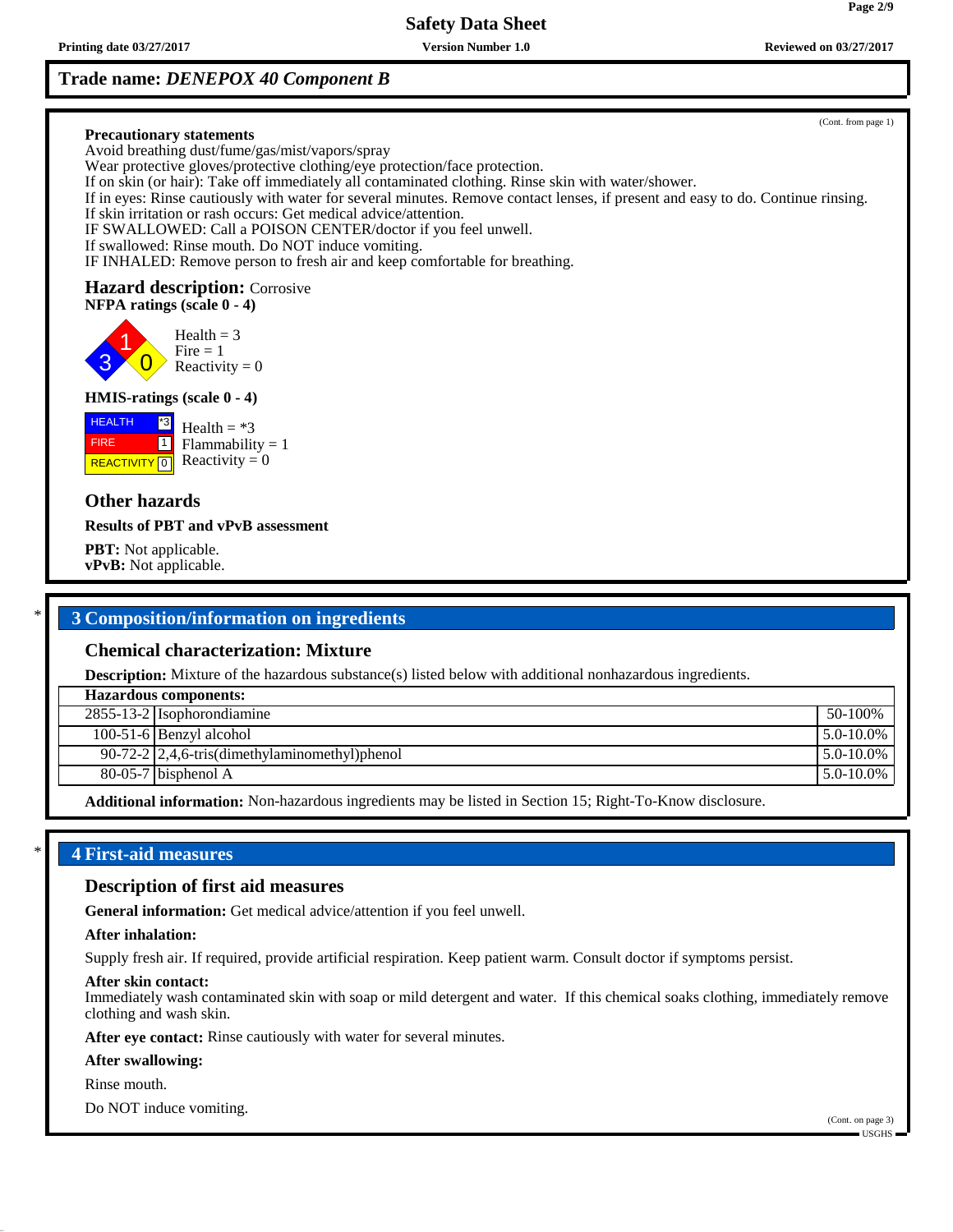Drink copious amounts of water and provide fresh air. Immediately call a doctor.

#### **Information for doctor:**

**Most important symptoms and effects, both acute and delayed** Harmful if swallowed.

**Indication of any immediate medical attention and special treatment needed** No further relevant information available.

## **5 Fire-fighting measures**

**Special hazards arising from the substance or mixture** No further relevant information available.

**Additional information** Collect contaminated fire fighting water separately. It must not enter the sewage system.

#### **6 Accidental release measures**

**Personal precautions, protective equipment and emergency procedures**

Wear protective equipment. Keep unprotected persons away.

#### **Methods and material for containment and cleaning up:**

Contain and/or absorb spill with inert material (i.e. sand, vermiculite) then place in a suitable container.

Use neutralizing agent.

Sweep up spilled product into receptacles.

Dispose contaminated material as waste according to section 13 of the SDS.

#### **Reference to other sections**

See Section 7 for information on safe handling.

See Section 8 for information on personal protection equipment.

See Section 13 for disposal information.

## **7 Handling and storage**

#### **Handling:**

**Precautions for safe handling**

Risk of serious damage to eyes.

Prevent formation of aerosols.

**Information about protection against explosions and fires:** No special measures required.

## **Conditions for safe storage, including any incompatibilities**

**Storage:**

**Information about storage in one common storage facility:** No special measures required.

**Further information about storage conditions:** Keep receptacle tightly sealed.

**Specific end use(s)** No further relevant information available.

\* **8 Exposure controls/personal protection**

**Additional information about design of technical systems:** No further data; see item 7.

(Cont. on page 4) USGHS

(Cont. from page 2)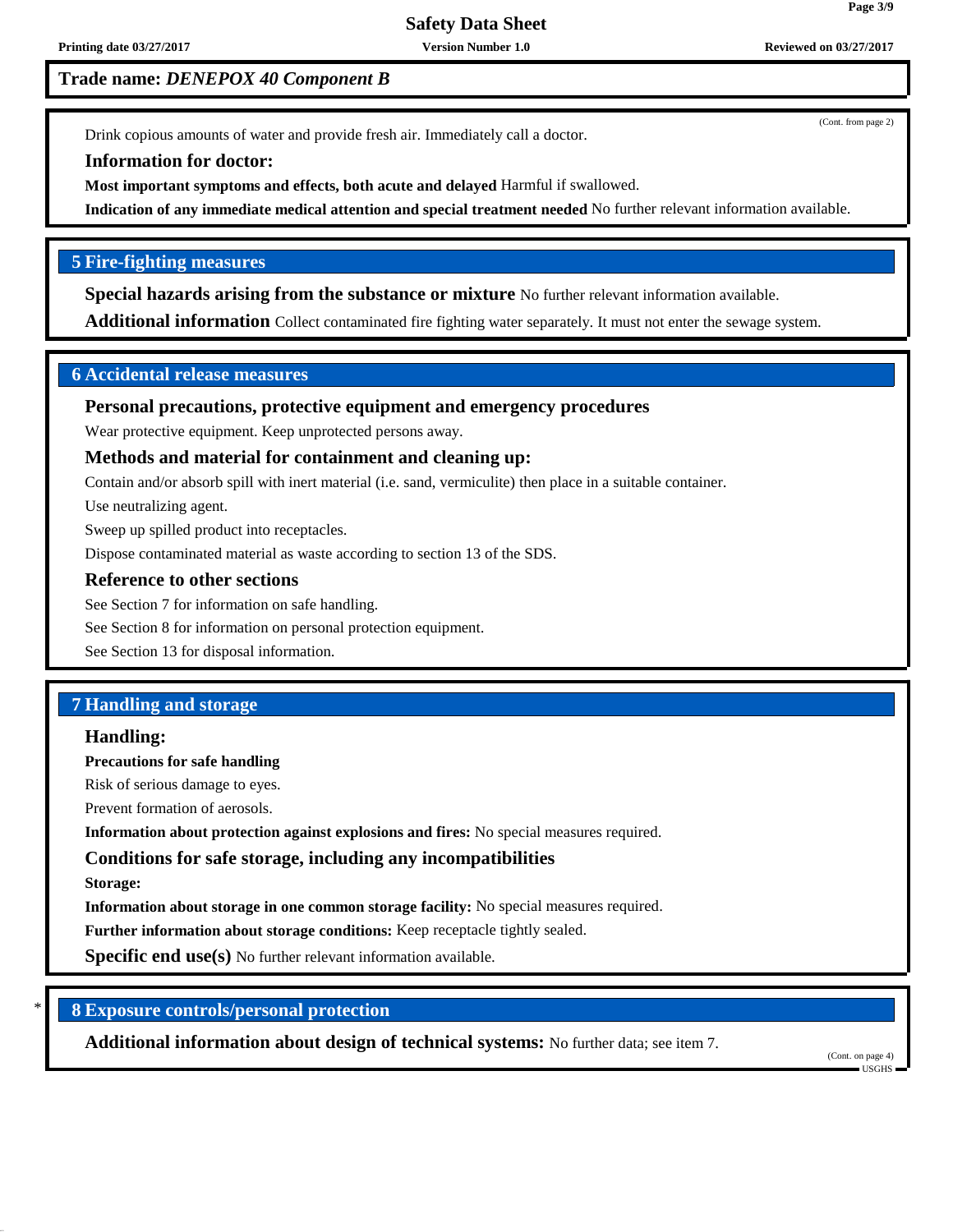(Cont. from page 3)

#### **Control parameters**

**Components with limit values that require monitoring at the workplace:**

**100-51-6 Benzyl alcohol**

WEEL (USA) Long-term value: 10 ppm

**Additional information:** The lists that were valid during the creation were used as basis.

#### **Exposure controls**

#### **Personal protective equipment:**

**General protective and hygienic measures:** The usual precautionary measures for handling chemicals should be followed.

#### **Breathing equipment:**

Control exposure to ingredients with workplace control parameters if mentioned above. If no ingredients are listed, respiratory protection is generally not required.

If exposure limits are listed and may be exceeded, use approved respiratory protective equipment and filter type appropriate for the listed ingredients. (NIOSH, CEN, etc.).

**Protection of hands:** Gloves should be worn to prevent skin contact and should be impermeable and resistant to the product.

**Material of gloves** Gloves should be worn to prevent skin contact and should be impermeable and resistant to the product.

**Eye protection:**



Safety glasses with side shield protection.

Safety glasses with side shields should be worn to prevent contact due to splashing. Under high vapor mist concentrations, tightly sealed goggles should be worn.



A face shield should also be worn if there is potential exposure to splash or spray.

#### **Body protection:**

Use personal protective equipment as required.

Take off contaminated clothing.

# **9 Physical and chemical properties**

| Information on basic physical and chemical properties                                                                           |                                                                        |                   |
|---------------------------------------------------------------------------------------------------------------------------------|------------------------------------------------------------------------|-------------------|
| <b>General Information</b><br>Appearance:<br>Form:<br>Color:<br>Odor:<br>Odor threshold:                                        | Liquid<br>Yellowish<br>Amine-like<br>Not determined.                   |                   |
| $pH-value$ (~):                                                                                                                 | Not determined.                                                        |                   |
| <b>Change in condition</b><br><b>Melting point/Melting range:</b><br><b>Boiling point/Boiling range:</b><br><b>Flash point:</b> | Undetermined.<br>$>$ 200 °C ( $>$ 392 °F)<br>$> 100 °C$ ( $> 212 °F$ ) |                   |
| <b>Flammability (solid, gaseous):</b>                                                                                           | Not applicable.                                                        |                   |
| <b>Decomposition temperature:</b><br>Auto igniting:                                                                             | Not determined.<br>Product is not self-igniting.                       |                   |
|                                                                                                                                 |                                                                        | (Cont. on page 5) |

USGHS

**Page 4/9**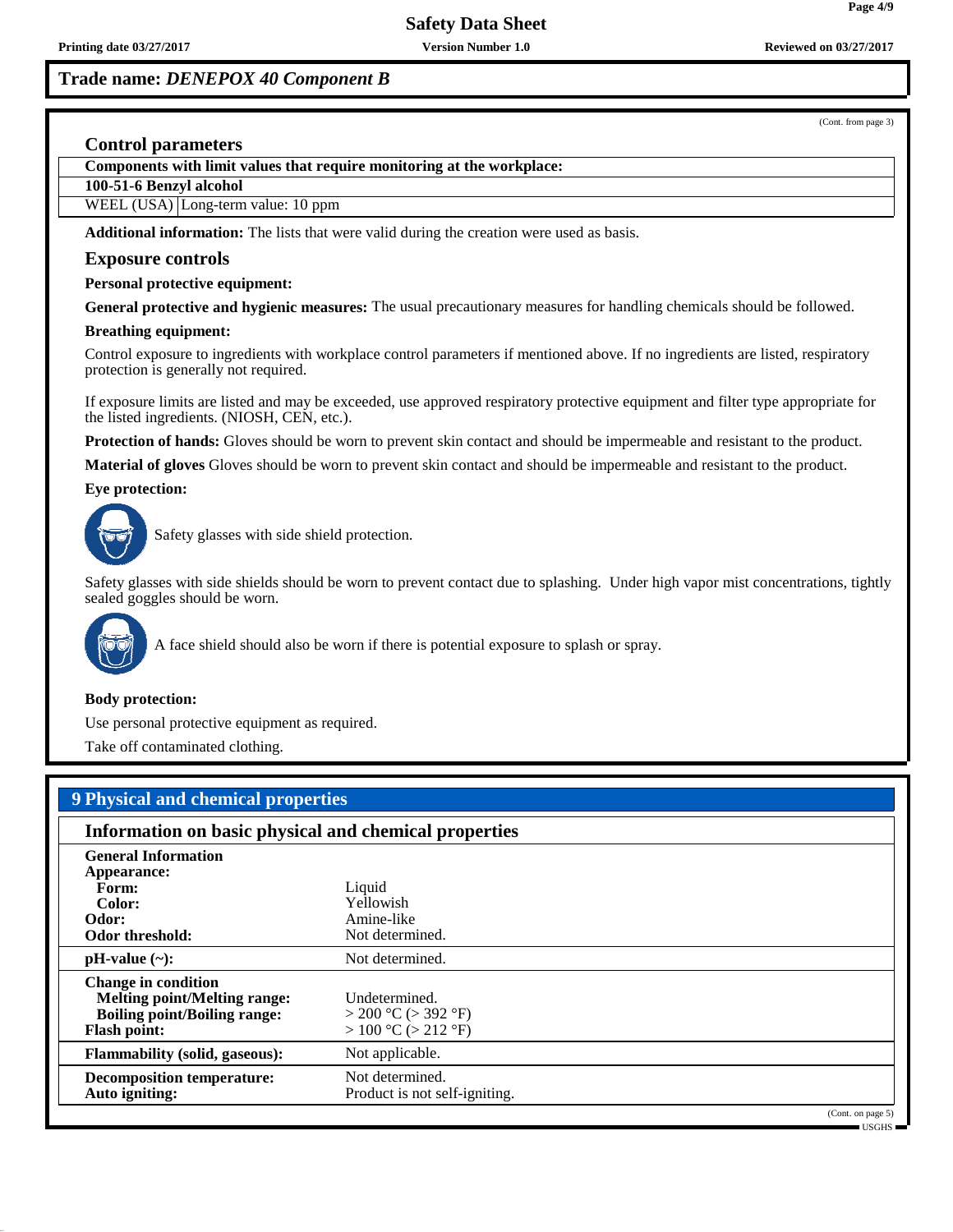|                                                                                                                                             |                                                                                                                     | (Cont. from page 4) |  |
|---------------------------------------------------------------------------------------------------------------------------------------------|---------------------------------------------------------------------------------------------------------------------|---------------------|--|
| Danger of explosion:                                                                                                                        | Product does not present an explosion hazard.                                                                       |                     |  |
| <b>Explosion limits:</b><br>Lower:<br><b>Upper:</b><br><b>VOC Content (max):</b>                                                            | Not determined.<br>Not determined.<br>$0.00\%$                                                                      |                     |  |
| Vapor pressure:<br>Density: (~) at 20 $^{\circ}$ C (68 $^{\circ}$ F)<br><b>Relative density</b><br>Vapor density<br><b>Evaporation rate</b> | Not determined.<br>$0.9$ g/cm <sup>3</sup> (7.511 lbs/gal)<br>Not determined.<br>Not determined.<br>Not determined. |                     |  |
| Solubility in / Miscibility with<br>Water:                                                                                                  | Not miscible or difficult to mix.                                                                                   |                     |  |
|                                                                                                                                             | Partition coefficient (n-octanol/water): Not determined.                                                            |                     |  |
| Viscosity:<br>Dynamic at 20 $\mathrm{^{\circ}C}$ (68 $\mathrm{^{\circ}F}$ ):<br>Kinematic:<br>Molecular weight                              | 25 mPas<br>Not determined.<br>Not applicable.                                                                       |                     |  |
| <b>Other information</b>                                                                                                                    | No further relevant information available.                                                                          |                     |  |

## **10 Stability and reactivity**

**Reactivity** Stable under normal conditions.

**Chemical stability**

**Thermal decomposition:** No decomposition if used according to specifications.

**Possibility of hazardous reactions** No further relevant information available.

**Conditions to avoid** No further relevant information available.

**Incompatible materials:** No further relevant information available.

**Hazardous decomposition products:** Carbon monoxide and carbon dioxide

**Additional information:** See section 7 for information on handling, storage and conditions to be avoided.

# \* **11 Toxicological information**

## **Information on toxicological effects**

**Acute toxicity:**

| LD/LC50 values relevant for classification: |                                               |                                            |
|---------------------------------------------|-----------------------------------------------|--------------------------------------------|
|                                             | 2855-13-2 Isophorondiamine                    |                                            |
| Oral                                        | LD50                                          | 1030 mg/kg (rat) (OECD 401)                |
| Dermal                                      | LD50                                          | 1840 mg/kg (rabbit)                        |
|                                             | 100-51-6 Benzyl alcohol                       |                                            |
| Dermal                                      | LD50                                          | $1230$ mg/kg (rat)                         |
|                                             | 90-72-2 2,4,6-tris(dimethylaminomethyl)phenol |                                            |
| Oral                                        | LD50                                          | 2169 mg/kg (rat) (OECD 401)                |
| Dermal                                      | LD50                                          | $1242$ mg/kg (rabbit)                      |
|                                             | 80-05-7 bisphenol A                           |                                            |
| Oral                                        | LD50                                          | $>2000$ mg/kg (rat) (OECD 401)             |
| Dermal                                      | LD50                                          | $3250$ mg/kg (rat)                         |
|                                             | LD50                                          | 3000 mg/kg (rabbit)                        |
|                                             |                                               | (Cont. on page 6)<br>$\blacksquare$ LISGHS |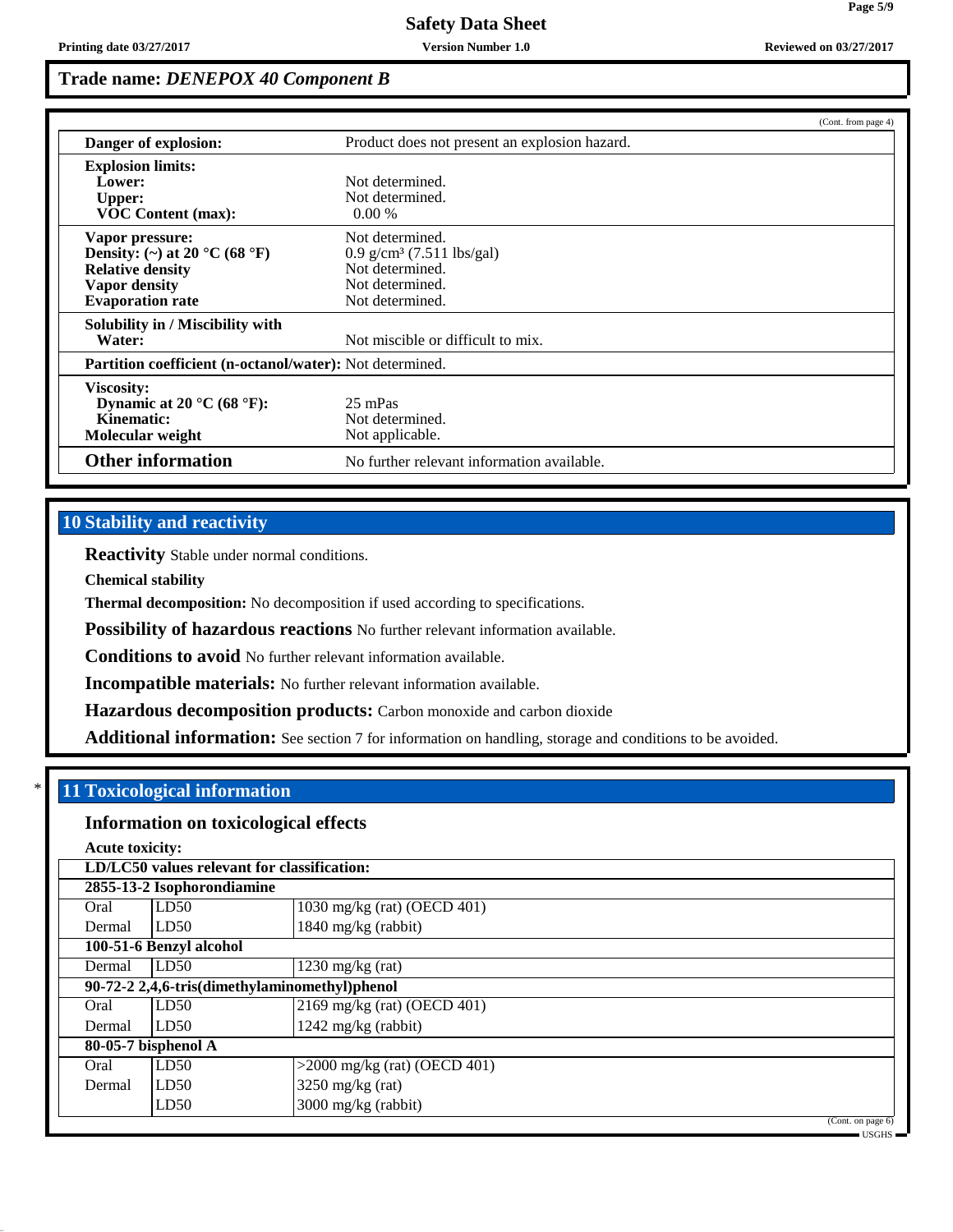|                                                                                                                                                                          | (Cont. from page 5) |
|--------------------------------------------------------------------------------------------------------------------------------------------------------------------------|---------------------|
| Inhalation LC50, 6h<br>$170 \text{ mg/m}^3$ (rat)                                                                                                                        |                     |
| LC50, 96h (dynamic) $\vert$ 9.4 mg/l (fish) (OECD 203)                                                                                                                   |                     |
| <b>Primary irritant effect:</b>                                                                                                                                          |                     |
| on the skin:<br>Harmful in contact with skin.<br>Causes severe skin burns and eye damage.                                                                                |                     |
| on the eye: Causes serious eye damage.                                                                                                                                   |                     |
| inhalation: No irritating effect expected                                                                                                                                |                     |
| <b>Ingestion:</b> Harmful if swallowed.                                                                                                                                  |                     |
| Sensitization: May cause an allergic skin reaction.                                                                                                                      |                     |
| Additional toxicological information: Suspected of damaging fertility or the unborn child.                                                                               |                     |
| <b>Carcinogenic categories</b>                                                                                                                                           |                     |
| <b>IARC (International Agency for Research on Cancer) Human Carcinogenicity:</b><br>Group 1- Positive, Group 2A- Probable, Group 2B- Possible, Group 3- Not Classifiable |                     |
| None of the ingredients is listed.                                                                                                                                       |                     |
| <b>NTP (National Toxicology Program)</b><br>K-Known to be carcinogenic, R-May reasonably be anticipated to be carcinogenic                                               |                     |
| None of the ingredients is listed.                                                                                                                                       |                     |
| <b>OSHA-Ca (Occupational Safety &amp; Health Administration)</b>                                                                                                         |                     |
| None of the ingredients is listed.                                                                                                                                       |                     |
|                                                                                                                                                                          |                     |

# **12 Ecological information**

## **Toxicity**

**Aquatic toxicity:**

**90-72-2 2,4,6-tris(dimethylaminomethyl)phenol**

EC50, 72h 84 mg/l (algae) (OECD 201)

**Persistence and degradability** No further relevant information available.

#### **Behavior in environmental systems:**

**Bioaccumulative potential** No further relevant information available.

**Mobility in soil** No further relevant information available.

#### **Ecotoxical effects:**

**Remark:** Harmful to fish

#### **Additional ecological information:**

#### **General notes:**

Must not reach bodies of water or drainage ditch undiluted or unneutralized.

Harmful to aquatic organisms

#### **Results of PBT and vPvB assessment**

**PBT:** Not applicable. **vPvB:** Not applicable.

**Other adverse effects** No further relevant information available.

 USGHS (Cont. on page 7)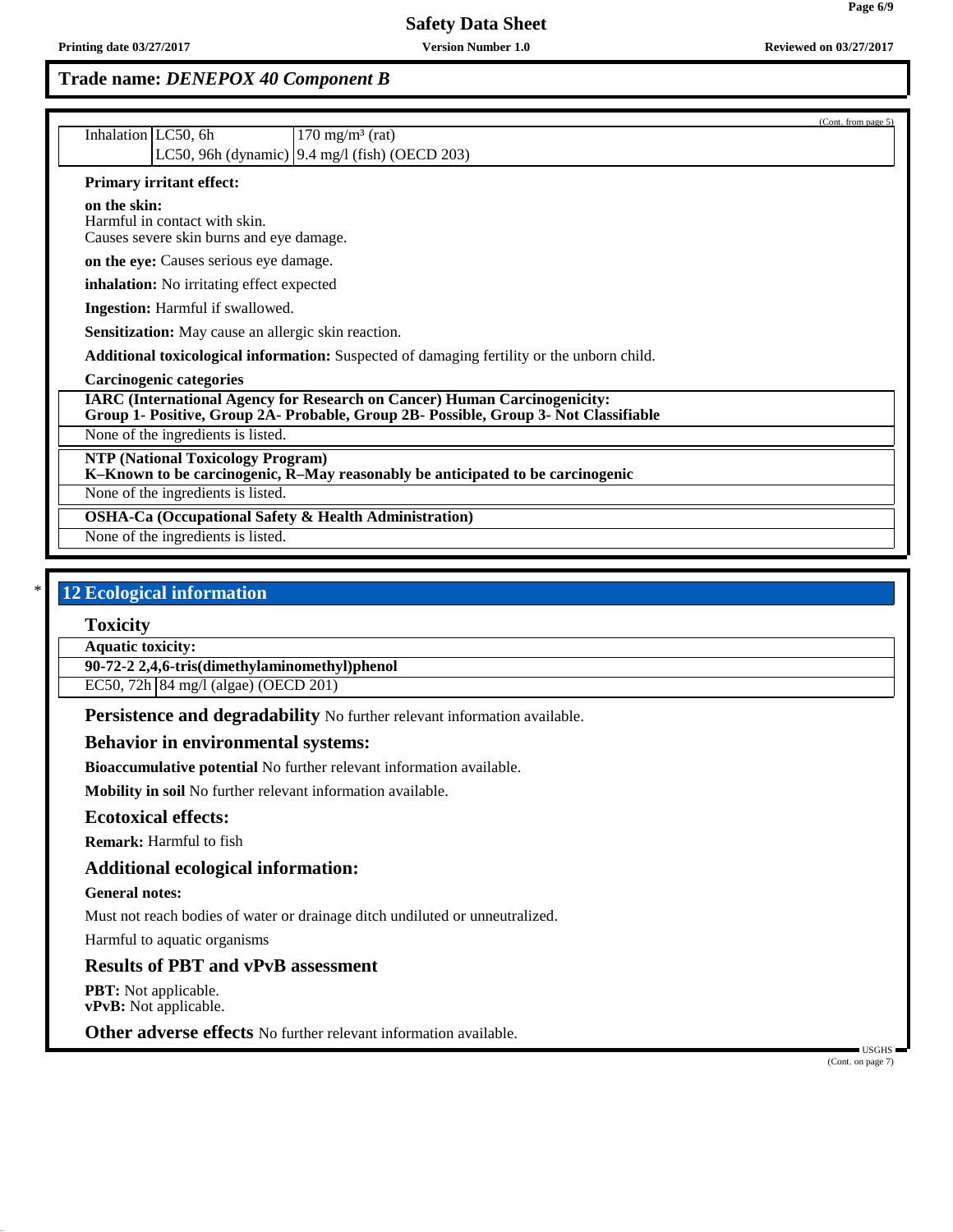(Cont. from page 6)

**Page 7/9**

## **13 Disposal considerations**

#### **Disposal methods:**

Consult all regulations (federal, state, provincial, local) or a qualified waste disposal firm when characterizing product for disposal. Dispose of waste in accordance with all applicable regulations.

#### **Recommendation:**



Must not be disposed of together with household garbage. Do not allow product to reach sewage system.

# **Uncleaned packagings:**

**Recommendation:** Dispose of contents/container in accordance with local/regional/national/international regulations.

| <b>UN-Number</b>                                                                              |                                                   |
|-----------------------------------------------------------------------------------------------|---------------------------------------------------|
| DOT, IMDG, IATA                                                                               | <b>UN1760</b>                                     |
| UN proper shipping name                                                                       |                                                   |
| <b>DOT</b>                                                                                    | Corrosive liquids, n.o.s. (Isophorondiamine)      |
| <b>IMDG, IATA</b>                                                                             | CORROSIVE LIQUID, N.O.S. (Isophorondiamine)       |
| <b>Transport hazard class(es)</b>                                                             |                                                   |
| <b>DOT</b>                                                                                    |                                                   |
| CORROS                                                                                        |                                                   |
|                                                                                               |                                                   |
| <b>Class</b>                                                                                  | 8 Corrosive substances                            |
| Label                                                                                         | 8<br>---------------------------------            |
| <b>IMDG, IATA</b>                                                                             |                                                   |
|                                                                                               |                                                   |
|                                                                                               |                                                   |
| <b>Class</b>                                                                                  | 8 Corrosive substances                            |
| Label                                                                                         | 8                                                 |
| <b>Packing group</b>                                                                          |                                                   |
| DOT, IMDG, IATA                                                                               | $\mathbf{III}$                                    |
| <b>Environmental hazards:</b>                                                                 |                                                   |
| <b>Marine pollutant:</b>                                                                      | N <sub>o</sub>                                    |
| <b>Special precautions for user</b> Warning: Corrosive substances<br>Danger code (Kemler): 80 |                                                   |
| <b>EMS</b> Number:                                                                            |                                                   |
|                                                                                               | $F-A, S-B$                                        |
| <b>Transport/Additional information:</b>                                                      |                                                   |
| <b>IMDG</b>                                                                                   |                                                   |
| Limited quantities (LQ)<br><b>Excepted quantities (EQ)</b>                                    | 5L<br>Code: E1                                    |
|                                                                                               | Maximum net quantity per inner packaging: 30 ml   |
|                                                                                               | Maximum net quantity per outer packaging: 1000 ml |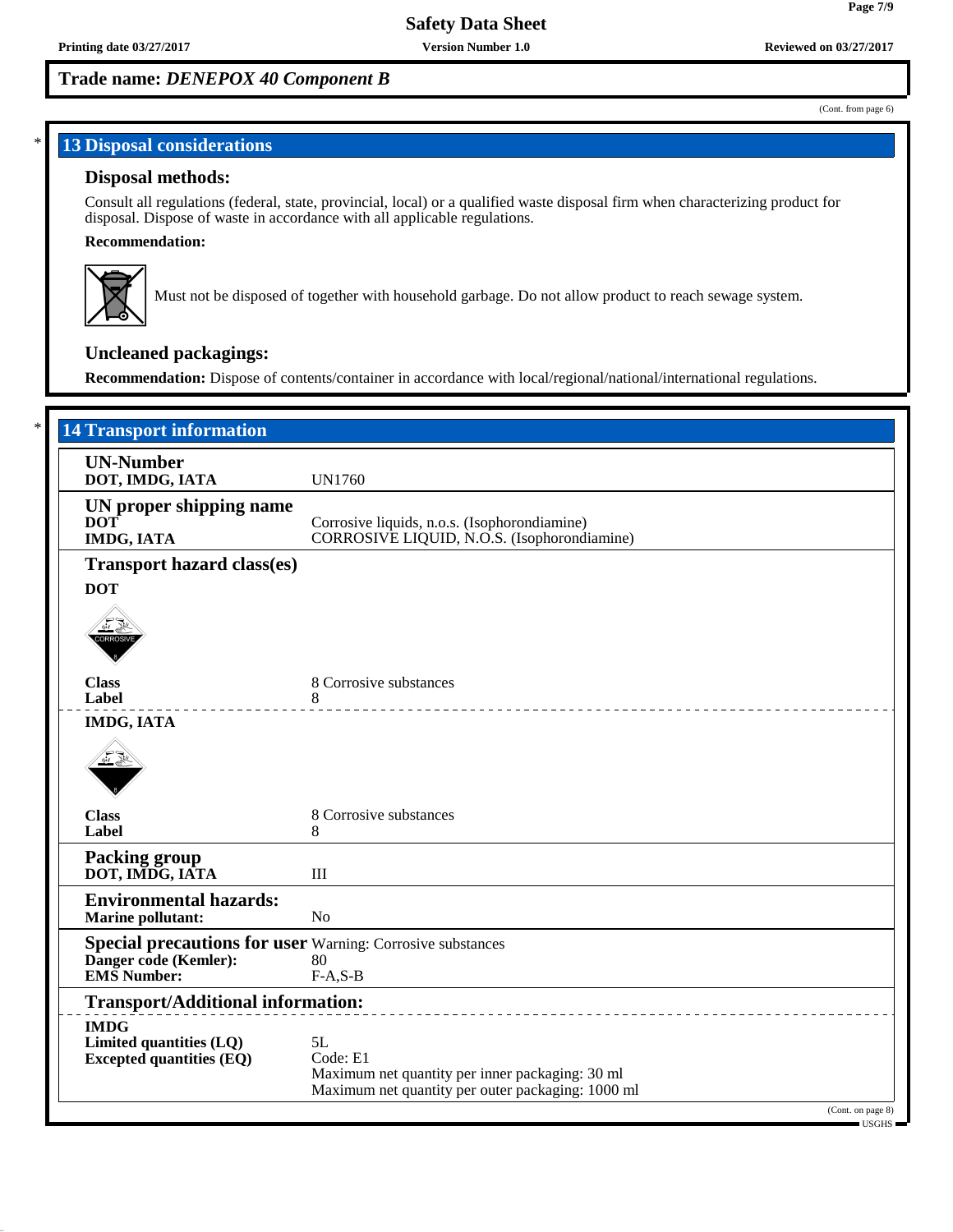# **Trade name:** *DENEPOX 40 Component B*

## **UN "Model Regulation":** UN1760, Corrosive liquids, n.o.s. (Isophorondiamine), 8, III

| <b>15 Regulatory information</b>                                                                                                                                      |      |
|-----------------------------------------------------------------------------------------------------------------------------------------------------------------------|------|
| <b>SARA (Superfund Amendments and Reauthorization Act)</b>                                                                                                            |      |
| Section 302/304 (extremely hazardous substances):                                                                                                                     |      |
| None of the ingredients is listed.                                                                                                                                    |      |
| Section 313 Reportable Ingredients (Chemicals present below reporting threshold are exempt):                                                                          |      |
| 80-05-7 bisphenol A                                                                                                                                                   | 7.5% |
| <b>SARA Section 312/Tier I &amp; II Hazard Categories:</b>                                                                                                            |      |
| Health Hazard - Acute toxicity (any route of exposure)<br>Health Hazard - Reproductive toxicity                                                                       |      |
| Health Hazard - Skin Corrosion or Irritation                                                                                                                          |      |
| Health Hazard - Respiratory or Skin Sensitization                                                                                                                     |      |
| Health Hazard - Serious eye damage or eye irritation                                                                                                                  |      |
| <b>North America Chemical Inventory Status</b>                                                                                                                        |      |
| <b>TSCA (Toxic Substances Control Act - United States):</b>                                                                                                           |      |
| All ingredients are listed or exempt from listing unless otherwise noted below.                                                                                       |      |
| <b>CEPA</b> (Canadian DSL):                                                                                                                                           |      |
| All ingredients are listed or exempt from listing unless otherwise noted below.                                                                                       |      |
| <b>California Proposition 65</b>                                                                                                                                      |      |
| <b>Chemicals known to cause cancer:</b>                                                                                                                               |      |
| None of the ingredients is listed.                                                                                                                                    |      |
| Chemicals known to cause reproductive toxicity for females:                                                                                                           |      |
| $80-05-7$ bisphenol A                                                                                                                                                 |      |
| Chemicals known to cause reproductive toxicity for males:                                                                                                             |      |
| None of the ingredients is listed.                                                                                                                                    |      |
| Chemicals known to cause developmental toxicity:                                                                                                                      |      |
| None of the ingredients is listed.                                                                                                                                    |      |
| <b>Carcinogenicity Categories</b>                                                                                                                                     |      |
| <b>EPA (Environmental Protection Agency)</b>                                                                                                                          |      |
| None of the ingredients is listed.                                                                                                                                    |      |
| TLV-ACGIH (THE American Conference of Governmental Industrial Hygienists)<br>Human Carcinogen - A1 Confirmed, A2 Suspected, A3 Unknown Relevance, A4 Not Classifiable |      |
| None of the ingredients is listed.                                                                                                                                    |      |
| NIOSH-Cancer (National Institute for Occupational Safety and Health)                                                                                                  |      |
| None of the ingredients is listed.                                                                                                                                    |      |
| Volatile Organic Compounds (VOC) reported per the Emission Standards.<br>If no g/L value is provided this product is not subject to above standard.                   |      |

## **16 Other information**

The data included herein are presented in accordance with various environment, health and safety regulations. It is the responsibility of a recipient of the data to remain currently informed on chemical hazard information, to design and update its own program and to comply with all national, federal, state and local laws and regulations applicable to safety, occupational health, right-to-know and environmental protection.

#### **Department issuing SDS:**

(Cont. on page 9) USGHS

(Cont. from page 7)